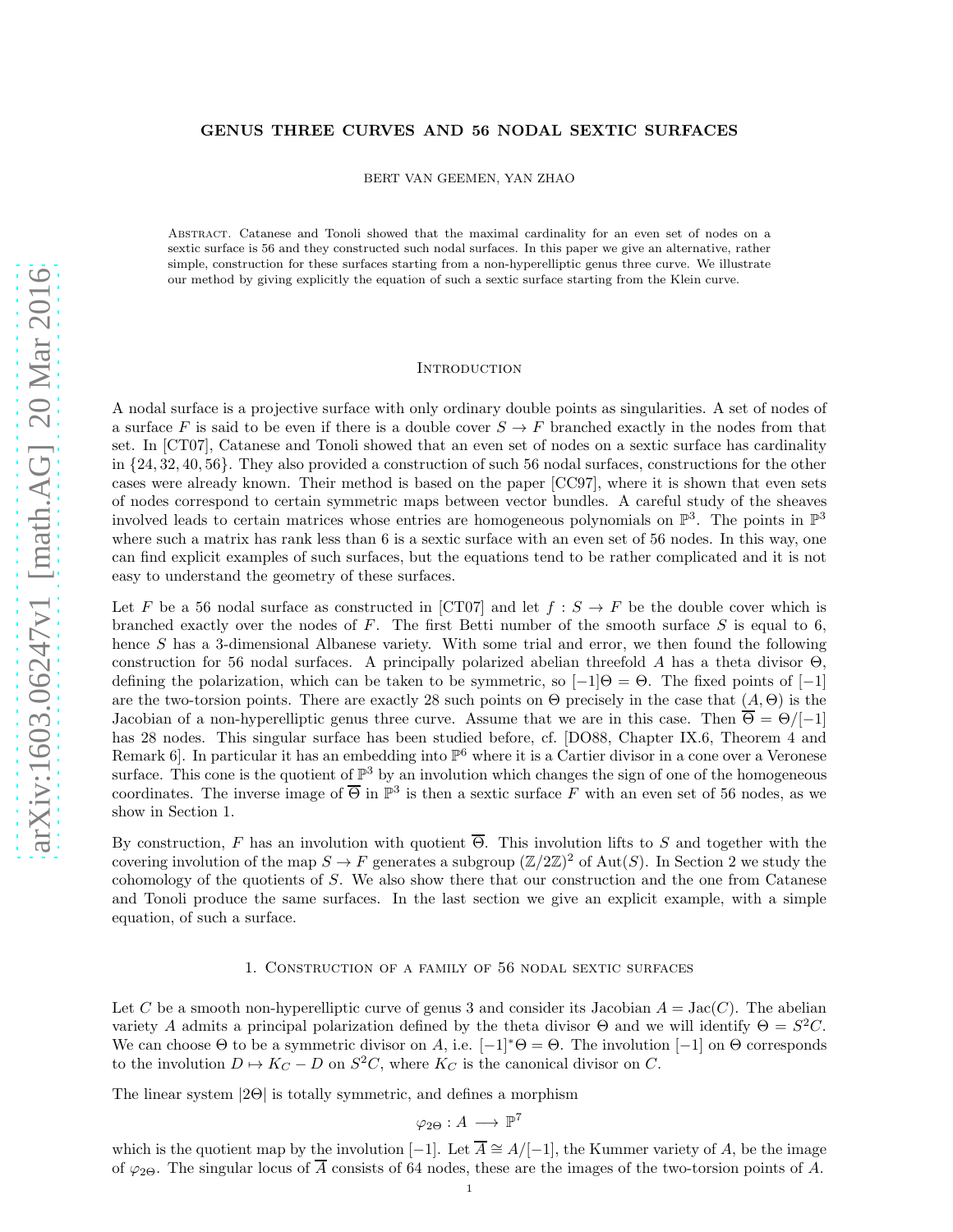Consider the hyperplane  $H_{2\Theta}$  of  $\mathbb{P}^7$  corresponding to the divisor 2Θ. The intersection of  $H_{2\Theta}$  with  $\overline{A}$  is the image  $\overline{\Theta} \cong \Theta / [-1]$  of  $\Theta$ , with multiplicity two. As  $\Theta$  contains 28 of the two-torsion points of A, the surface  $\overline{\Theta}$  has 28 nodes. Equivalently, these are the images of the 28 odd theta characteristics in  $S^2C$ .

To describe this map  $\varphi_{2\Theta} |_{\Theta} : \Theta \to \mathbb{P}^6$ , notice that the adjunction formula on A shows that the canonical class of  $\Theta$  is  $K_{\Theta} = \Theta_{|\Theta}$ . Thus  $\mathcal{O}_{\Theta}(2\Theta) \cong \omega_{\Theta}^{\otimes 2}$ . Moreover, the cohomology of the restriction sequence

$$
0 \longrightarrow \mathcal{O}_A(\Theta) \longrightarrow \mathcal{O}_A(2\Theta) \longrightarrow \mathcal{O}_{\Theta}(2\Theta) \longrightarrow 0
$$

combined with  $H^{i}(A, \mathcal{O}_{A}(\Theta)) = 0$  for  $i > 0$  (Kodaira vanishing or Riemann-Roch on A), shows that  $h^0(\omega_{\Theta}^{\otimes 2}) = h^0(\mathcal{O}_{\Theta}(2\Theta)) = 7$ . Hence, when restricted to  $\Theta$ , the morphism  $\varphi_{2\Theta} |_{\Theta} = \varphi_{2K_{\Theta}}$  is given by the complete linear system  $|2K_{\Theta}|$ .

To understand this morphism better, we first consider the map  $\varphi_{K_{\Theta}}$ . From the restriction sequence above, twisted by  $\mathcal{O}_A(-\Theta)$ , one deduces that  $H^0(\Theta, \omega_{\Theta}) \cong H^1(A, \mathcal{O}_A)$  is three dimensional. The map  $\varphi_{K_{\Theta}} : \Theta \to \mathbb{P}^2$  is the Gauss map, which is a morphism of degree  $(\Theta_{\Theta})^2 = \Theta^3 = 6$  which factors over  $\overline{\Theta}$ . As  $\varphi_{K_{\Theta}}$  is surjective, the natural map  $S^2H^0(\Theta, \omega_{\Theta}) \to H^0(\Theta, \omega_{\Theta}^{\otimes 2})$  is injective, thus the image has codimension one.

Let  $t \in H^0(\Theta, \omega_\Theta^{\otimes 2})$  be a general section in the complement of the image of  $S^2H^0(\Theta, \omega_\Theta)$ . Since  $|2\Theta|$  is basepoint free, we may assume that the divisor B in  $\Theta$  defined by  $t = 0$  is smooth and does not pass through any two-torsion points. Since |2Θ| is totally symmetric, any divisor in this linear system is symmetric, that is,  $[-1]B = B$ . Let  $s_0, \ldots, s_2$  be a basis of  $H^0(\Theta, \omega_{\Theta})$ . Then we have:

$$
\varphi_{2K_{\Theta}}: \Theta \longrightarrow \mathbb{P}H^{0}(\Theta, \omega_{\Theta}^{\otimes 2}) \cong H_{2\Theta} \cong \mathbb{P}^{6} , \qquad x \longmapsto (\ldots : s_{i}(x)s_{j}(x) : \ldots : t(x))_{0 \leq i \leq j \leq 2} .
$$

The image  $\overline{\Theta}$  of  $\Theta$  thus lies in a cone over the Veronese surface of  $\mathbb{P}^2$ . This cone is the image Y of the weighted projective 3-space  $\mathbb{P}(1,1,1,2)$ , which is embedded into  $\mathbb{P}^6$  by the (very) ample generator  $\mathcal{O}_Y(1)$ of its Picard group:

$$
\mathbb{P}(1,1,1,2) \longrightarrow Y \subset \mathbb{P}^6, \qquad (y_0:y_1:y_2:y_3) \longmapsto (\dots:y_iy_j:\dots:y_3)_{0 \leq i \leq j \leq 2}.
$$

As  $\varphi_{K_{\Theta}}$  has no base points, the surface  $\overline{\Theta} \subset Y$  does not contain the singular point  $v = (0 : \ldots : 0 : 1)$  of Y, the vertex of the cone over the Veronese surface. Hence,  $\overline{\Theta}$  is a Cartier divisor on Y. The projection of  $\overline{\Theta}$  from v onto the Veronese surface is the Gauss map  $\varphi_{K_{\Theta}}$ , which has degree  $6/2 = 3$  on  $\overline{\Theta}$ . This implies that  $\overline{\Theta}$  lies in the linear system on Y defined by three times the ample generator. Since the map  $S^3H^0(Y,\mathcal{O}_Y(1)) \to H^0(Y,\mathcal{O}_Y(3))$  is surjective, we conclude that  $\overline{\Theta}$  is defined by a weighted homogeneous polynomial p of degree six in  $Y = \mathbb{P}(1, 1, 1, 2)$ :

$$
\overline{\Theta} = \{ (y_0 : y_1 : y_2 : y_3) \in \mathbb{P}(1,1,1,2) : p(y_0,\ldots,y_3) = \sum_{i=0}^3 p_{2i}(y_0,y_1,y_2)y_3^{3-i} = 0 \},
$$

where each  $p_{2i}$  is homogeneous of degree  $2i$  in  $y_0, y_1, y_2$ . Since  $v \notin \Theta$ , we may and will assume that  $p_0 = 1$ .

The weighted projective space  $\mathbb{P}(1,1,1,2)$  is also the quotient of  $\mathbb{P}^3$  by the involution  $i_3:(x_0:\ldots:x_3)\mapsto$  $(x_0 : x_1 : x_2 : -x_3)$ , the quotient map is explicitly given by:

$$
\overline{p}:\mathbb{P}^3\longrightarrow \mathbb{P}(1,1,1,2), \qquad (x_0:x_1:x_2:x_3)\longmapsto (\ldots:x_ix_j:\ldots:x_3^2)_{0\leq i\leq j\leq 2}.
$$

Now we define a surface F in  $\mathbb{P}^3$  as  $F := \overline{p}^{-1}(\overline{\Theta})$ , thus F is defined by the sextic equation  $P = 0$  where

$$
P := p_6(x_0, x_1, x_2) + p_4(x_0, x_1, x_2)x_3^2 + p_2(x_0, x_1, x_2)x_3^4 + x_3^6.
$$

The double cover  $\overline{p}: F \to \overline{\Theta}$  is branched over the points where  $x_3 = 0$ , so the branch locus is the divisor  $\overline{B} \subset \overline{\Theta}$  defined by  $t = 0$ . Here  $\overline{B} = B/[-1]$ , which is a smooth curve since by assumption B is smooth and does not pass through the 28 fixed points of  $[-1]$  in  $\Theta$ . Hence the singular locus of F consists of 56 nodes. The 28 nodes of  $\overline{\Theta}$  form an even set since the double cover  $\Theta \to \overline{\Theta}$  is branched only over the nodes. Hence the preimage  $\Delta \subset F$  of these nodes is also an even set, cf. diagram 1, in fact F has a double cover S branched only over the nodes by pulling back the double cover  $\Theta \to \overline{\Theta}$  along  $\overline{p}: F \to \overline{\Theta}$ .

We summarize the construction as follows:

Theorem 1.1. *There exists a family of 56 nodal sextic surfaces with the nodes forming an even set, which is parametrized by pairs*  $(C, B)$  *where* C *is a non-hyperelliptic curve of genus* 3 *and*  $B \in |2K_{S^2C}|$  *is a general divisor. In particular, we have a* 6 + 6 = 12 *dimensional family of such surfaces. Moreover, each surface in the family has an automorphism of order two.*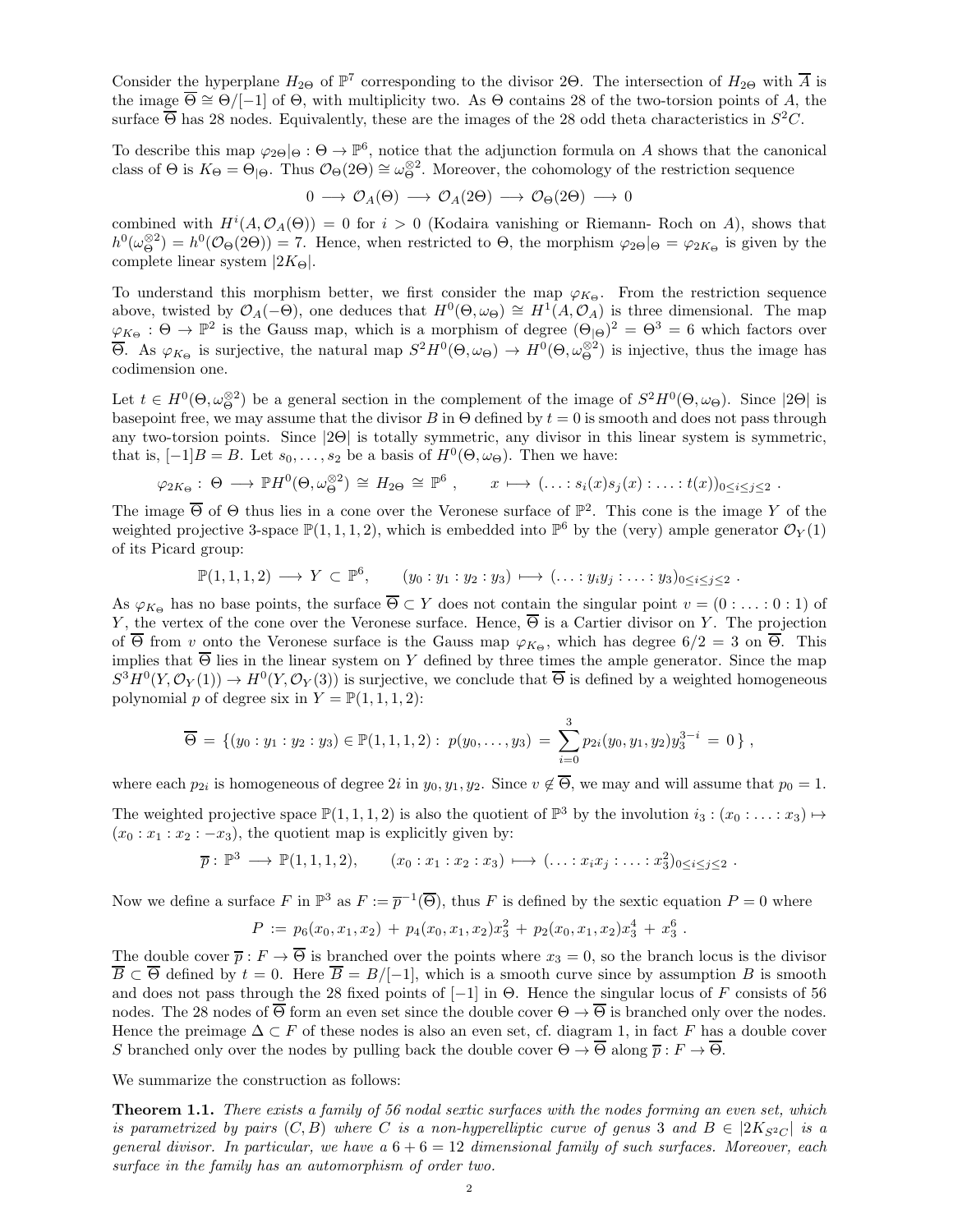# 2. COVERINGS OF  $\overline{\Theta}$

First of all, we provide another construction of the double cover  $f : S \to F$  branched over the set  $\Delta$  of 56 nodes of F. Let  $\pi_F : \tilde{F} \to F$  be a minimal resolution of singularities and let  $N_i \subset \tilde{F}$  be the inverse image of the node  $p_i \in F$ . Since the nodes form an even set, the divisor  $\tilde{\Delta} = \sum_{i=1}^{56} N_i$  is even, that is, it is 2-divisible in Pic( $\tilde{F}$ ). Thus  $\tilde{F}$  admits a smooth double cover  $\tilde{f}$ :  $\tilde{S} \to \tilde{F}$  branched along  $\tilde{\Delta}$ . Let  $E_i = \tilde{f}^{-1}(N_i)$ , so  $\tilde{f}^* N_i = 2E_i$ . Since  $p_i$  are nodes, the exceptional curves  $N_i$  are  $(-2)$ -curves, so

$$
E_i \cdot E_i \ = \ \frac{1}{4} \tilde{f}^* N_i \cdot \tilde{f}^* N_i \ = \ \frac{1}{2} \tilde{f}^* (N_i \cdot N_i) \ = \ -1
$$

and  $E_i$  are (−1)-curves. The surface S can be obtained by blowing down this set of (−1)-curves on the smooth surface  $\tilde{S}$ , so it is also smooth and it is a double cover of F, giving a commutative diagram



From the definition of S as the base change along  $\overline{p}: F \to \overline{\Theta}$  of the double cover  $\Theta \to \overline{\Theta}$ , it follows that the covering  $S \to \overline{\Theta}$  is a  $(\mathbb{Z}/2\mathbb{Z})^2$ -covering. Let  $\iota_1$  and  $\iota_2$  be involutions on S with quotient surface F and Θ respectively. Let  $i_3 = i_1 i_2$ , then  $i_3$  is an involution and we define  $T := S/i_3$ .

This gives a commutative diagram





**Proposition 2.1.** *The double cover*  $S \to T$  *is unramified. In particular,* T *is smooth and*  $T \to \overline{\Theta}$  *is branched along*  $\overline{B}$  *and the 28 nodes.* 

*Proof.* The ramification locus of  $S \to T$  is the fixed locus  $R_3$  of  $\iota_3$ , which is precisely the points  $s \in S$ such that  $\iota_3 \in \text{Stab}_{(\mathbb{Z}/2\mathbb{Z})^2}(s)$ . The fixed loci of  $\iota_1$  and  $\iota_2$  are  $f^{-1}\Delta$  and  $p^{-1}B$  respectively. Since the branch curve B does not contain any of the 28 two-torsion points on Θ, the intersection of the fixed loci  $f^{-1}\Delta \cap p^{-1}B = \emptyset$ . Hence, there are no points  $s \in S$  such that  $\text{Stab}_{(\mathbb{Z}/2\mathbb{Z})^2}(s) = (\mathbb{Z}/2\mathbb{Z})^2$ . In particular,  $R_3 = \{s \in S | \text{Stab}_{(\mathbb{Z}/2\mathbb{Z})^2}(s) = \langle \iota_3 \rangle \}$  is disjoint from  $f^{-1}\Delta \cup p^{-1}B$ . Since the ramification locus of  $S \to \overline{\Theta}$ is precisely the union of that of f and p, we conclude that  $R_3 = \emptyset$  and  $S \to T$  is unramified.

We now consider the Hodge numbers of the surfaces in diagram 1.

**Proposition 2.2.** *The smooth surfaces*  $\Theta$ ,  $S$ ,  $T$  *and*  $\tilde{F}$  *have Hodge numbers:* 

|             | $h^{1,0}$ | $h^{2,0}$ | $h^{1,1}$ |
|-------------|-----------|-----------|-----------|
| Θ           | 3         | 3         | 10        |
| S           | 3         | 10        | 38        |
| $\tilde{S}$ | 3         | 10        | 94        |
| $\tilde{F}$ | 0         | 10        | 86        |
| T           | 0         | 3         | 16        |

*Proof.* The cohomologies of  $\mathcal{O}_{\Theta}$  are computed using the short exact sequence

$$
0 \longrightarrow \mathcal{O}_A(-\Theta) \longrightarrow \mathcal{O}_A \longrightarrow \mathcal{O}_{\Theta} \longrightarrow 0.
$$

Since  $\Theta$  is ample on A and  $K_A = 0$ ,  $h^i(\mathcal{O}_A(-\Theta)) = 0$  for  $i < 3$  by Kodaira vanishing and, using Serre duality,  $h^3(\mathcal{O}_A(-\Theta)) = h^0(\mathcal{O}_A(\Theta)) = 1$  since  $\Theta$  is a principal polarization. Moreover,  $h^i(\mathcal{O}_A) = \binom{3}{i}$ , hence  $h^{1,0}(\Theta) = h^1(\mathcal{O}_{\Theta}) = 3$  and  $h^{2,0}(\Theta) = 3$ . As

$$
\chi_{\text{top}}(\Theta) = 2 - 4h^{1,0}(\Theta) + 2h^{2,0}(\Theta) + h^{1,1}(\Theta) = 2 - 12 + 6 + h^{1,1}(\Theta) = h^{1,1}(\Theta) - 4,
$$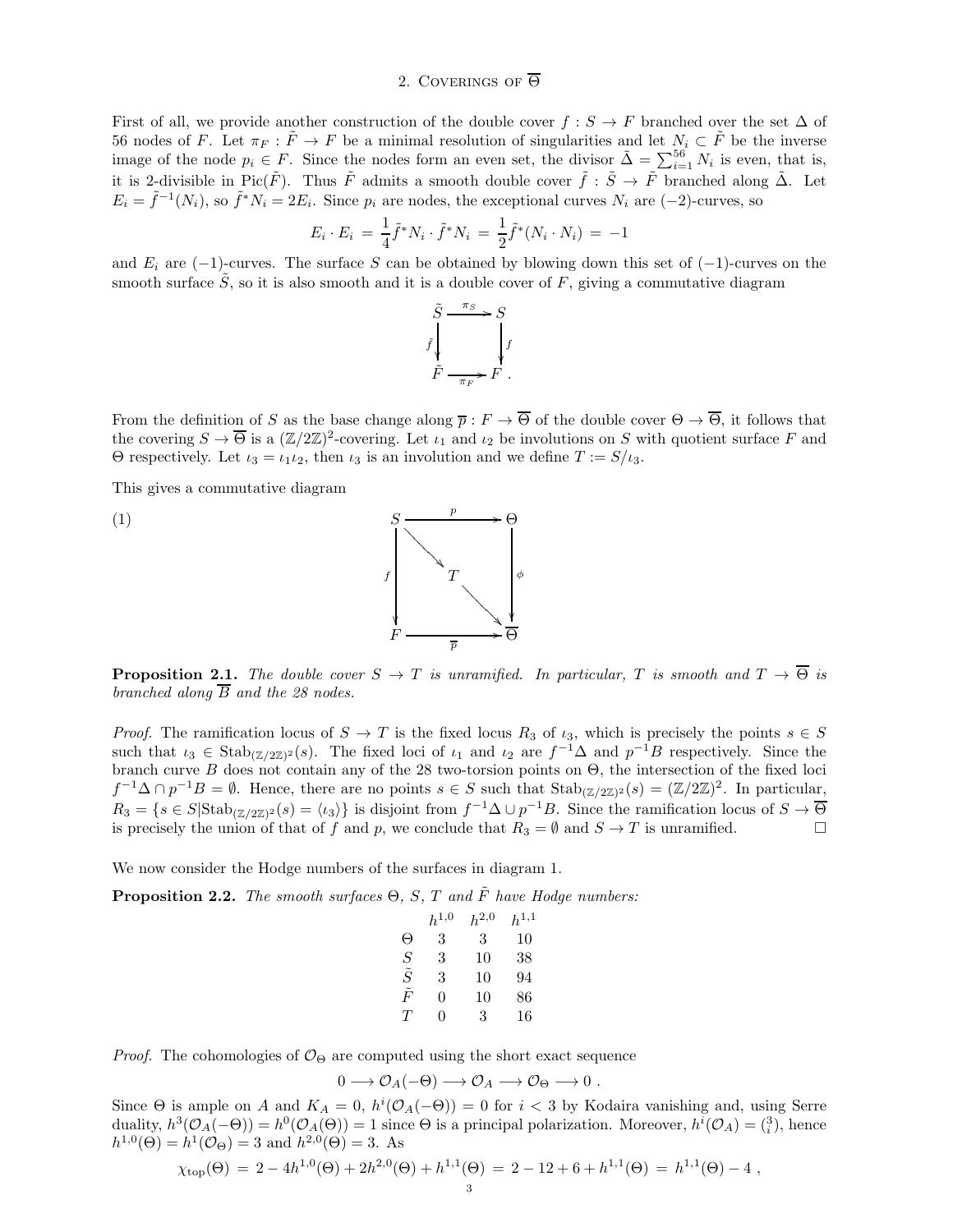we can compute  $h^{1,1}(\Theta)$  from Noether's formula

$$
\chi(\mathcal{O}_{\Theta}) = \frac{\chi_{\text{top}}(\Theta) + K_{\Theta}^2}{12} \Rightarrow h^{1,1}(\Theta) = 12\chi(\mathcal{O}_{\Theta}) - K_{\Theta}^2 + 4 = 12 - 6 + 4 = 10.
$$

For the double cover  $p : S \to \Theta$ , branched over the divisor B, there is an isomorphism

$$
p_*\mathcal{O}_S = \mathcal{O}_{\Theta} \oplus \mathcal{L}^{-1}, \qquad \mathcal{L} \cong \omega_{\Theta},
$$

so  $\mathcal{L}^{\otimes 2} = \mathcal{O}_{\Theta}(B)$ . Thus  $h^{i,0}(S) = h^{i}(\mathcal{O}_{\Theta}) + h^{i}(\mathcal{L}^{-1})$ . As  $\mathcal{L} = \omega_{\Theta}$  is ample, by Kodaira vanishing we get  $h^{i}(\mathcal{L}^{-1})=0$  for  $i < 2$ . Hence, by Riemann-Roch

$$
h^{2}(\mathcal{L}^{-1}) = \chi(\omega_{\Theta}^{-1}) = \chi(\mathcal{O}_{\Theta}) + \frac{K_{\Theta} \cdot (K_{\Theta} + K_{\Theta})}{2} = 7.
$$

On the canonical bundles, we have an isomorphism  $\omega_S = p^*(\omega_\Theta \otimes \mathcal{L})$ . Thus,  $K_S^2 = p^*(2K_\Theta)^2 = 8K_\Theta^2 = 48$ and we obtain  $h^{1,1}(S) = 38$  by Noether's formula.

The blowup  $\pi_S : \tilde{S} \to S$  at 56 points does not change  $h^{1,0}$  and  $h^{2,0}$ , and  $h^{1,1}(\tilde{S}) = h^{1,1}(S) + 56$ .

Since  $\pi_F : \tilde{F} \to F$  is a blowup at isolated rational singularities, we have  $h^i(\mathcal{O}_{\tilde{F}}) = h^i(\mathcal{O}_F)$ . The latter can be computed using the short exact sequence

$$
0 \longrightarrow \mathcal{O}_{\mathbb{P}^3}(-6) \longrightarrow \mathcal{O}_{\mathbb{P}^3} \longrightarrow \mathcal{O}_F \longrightarrow 0.
$$

Since the singularity is canonical, we have  $\omega_{\tilde{F}} = \pi_F^* \omega_F = \pi_F^* (\omega_{\mathbb{P}^3} \otimes \mathcal{O}_{\mathbb{P}^3}(F))_{|F} = \pi_F^* \mathcal{O}_{\mathbb{P}^3}(2)_{|F}$  by the adjunction formula. Thus,  $K_{\tilde{F}}^2 = (\mathcal{O}(2)_{|F} \cdot \mathcal{O}(2)_{|F}) = 2 \cdot 2 \cdot 6 = 24$ . By Noether's formula, we obtain  $h^{1,1}(\tilde{F}) = 86.$ 

Finally, we use the eigenspace decomposition of the cohomologies on S to compute the Hodge numbers of T. Let  $G = (\mathbb{Z}/2\mathbb{Z})^2$ . The G-action on S induces a decomposition

$$
H^i(S, \mathcal{O}_S) = \bigoplus_{\chi \in G^*} H^i(S, \mathcal{O}_S)_{\chi}
$$

where  $G^* = \{1, \chi_1, \chi_2, \chi_3\}$  is the character group and  $\chi_i$  is chosen such that, if  $H_i$  is the stabilizer of  $\iota_i$ , then  $G^*_{|H_i} = \{1, \chi_i\}$ . Hence,

$$
h^i(\mathcal{O}_F) = h^i(\mathcal{O}_S)_1 + h^i(\mathcal{O}_S)_{\chi_1}, \quad h^i(\mathcal{O}_\Theta) = h^i(\mathcal{O}_S)_1 + h^i(\mathcal{O}_S)_{\chi_2}, \quad h^i(\mathcal{O}_T) = h^i(\mathcal{O}_S)_1 + h^i(\mathcal{O}_S)_{\chi_3}.
$$

From the Hodge numbers  $h^{1,0}$  and  $h^{2,0}$  of S, T and  $\tilde{F}$  (notice  $h^{i,0}(F) = h^{i,0}(\tilde{F})$ ), we obtain that

$$
h^{1,0}(S)_{\chi} = \begin{cases} 3 & \chi = \chi_2, \\ 0 & \chi \neq \chi_2, \end{cases} \quad \text{and} \quad h^{2,0}(S)_{\chi} = \begin{cases} 3 & \chi = 1, \\ 7 & \chi = \chi_1, \\ 0 & \chi = \chi_2, \chi_3 \end{cases}
$$

Hence,  $h^{1,0}(T) = 0$  and  $h^{2,0}(T) = 3$ . Since  $S \to T$  is an unramified double cover, we have an equality  $\chi_{\text{top}}(S) = 2\chi_{\text{top}}(T)$ . This allows us to compute  $h^{1,1}(T) = 16$ .

A consequence of the fact that we have a morphism  $p: S \to \Theta$  and  $h^{1,0}(S) = h^{1,0}(\Theta)$ , is that the Albanese map of S factors over the Albanese map for  $\Theta$ , which is just the inclusion  $\Theta \hookrightarrow A$ , hence  $A = \text{Alb}(S)$ .

We now deduce that the 12 dimensional family of 56 nodal sextics we constructed coincides with the family constructed by Catanese and Tonoli in [CT07, Main Theorem B]. Notice that they obtain a 27 dimensional subvariety of the space of sextic surfaces parametrizing 56 nodal sextics, but modulo the action of  $Aut(\mathbb{P}^3)$ one again finds a  $27 - 15 = 12$  dimensional family. We were not able to relate their construction to ours. However, when using their Macaulay scripts (which can be found in the eprint arXiv:math/0510499) we noticed that it does produce sextics which are invariant under the involution  $x_0 \mapsto -x_0$  in  $\mathbb{P}^3$ .

Corollary 2.3. *The family of sextics with an even set of* 56 *nodes from* [CT07, Main Theorem B] *coincides with the family constructed in Theorem 1.1.*

*Proof.* For a double cover  $f : S \to F$  of a 56 nodal sextic surface F, branched exactly over the nodes of F, the 'quadratic' sheaf F on F defined by  $f_*\mathcal{O}_S = \mathcal{O}_F \oplus \mathcal{F}$  must satisfy  $(\tau, a) = (3, 3)$  or  $(\tau, a) = (3, 4)$ , where  $2\tau = h^1(F, \mathcal{F}(1))$  and  $a = h^1(F, \mathcal{F})$ , cf. [CT07, Theorem 2.5]. The family constructed in [CT07] is the one with invariants  $(\tau, a) = (3, 3)$ . For our surfaces we have  $h^{1,0}(S) = h^1(F, f_*\mathcal{O}_S) = h^1(F, \mathcal{O}_F) + h^1(F, \mathcal{F})$  so we get  $h^1(F,\mathcal{F})=3$ , which shows that they are in the same family.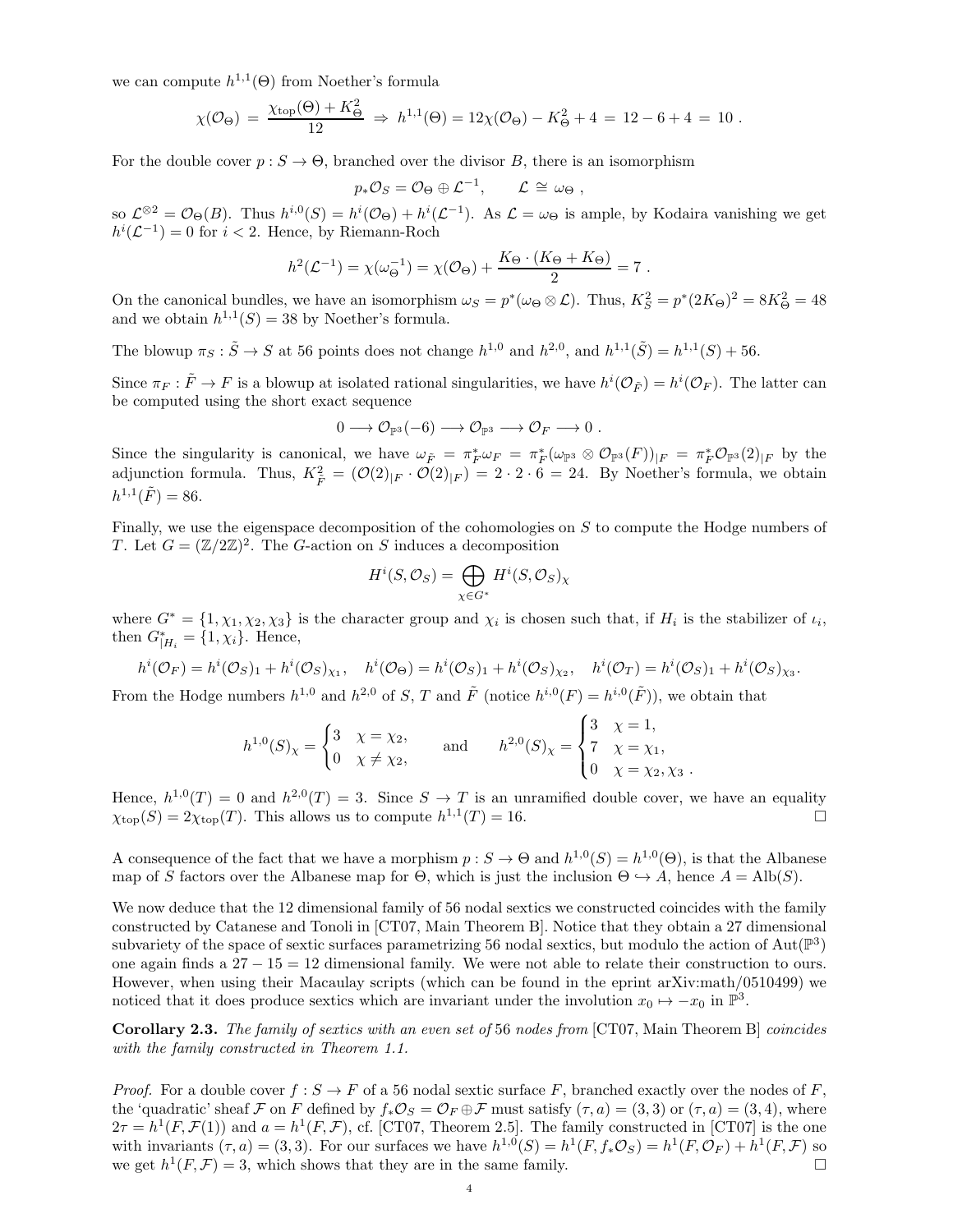## 3. An explicit example

Let C be a non-hyperelliptic genus three curve, we will also denote the canonical model of  $C$ , a quartic curve in  $\mathbb{P}^2$ , by C. Recall that  $\Theta = S^2C$ , the symmetric product of C.

We show how to find the global sections  $H^0(\Theta, \omega_{\Theta}^{\otimes 2})$  in terms of the geometry of C, following [BV96]. Note that if we map  $S^2C \to \text{Jac}(C)$  by  $p + q \to p + q - t$  where  $t \in S^2C$  is an odd theta characteristic (so  $2t \equiv K_C$ ), then the image of  $S^2C$  is a symmetric theta divisor. Let  $d = z_1 + \ldots + z_4$  be an effective canonical divisor on C,  $D = \sum (z_i + C)$  be the corresponding divisor on  $S^2C$  and  $\Delta$  be the diagonal in  $S^2C$ . Then,  $2K_{S^2C} = 2D - \Delta$ . By [BV96, Lemma 4.7], we have the restriction sequence

$$
0 \longrightarrow \mathcal{O}_{S^2C}(2K_{S^2C}) \longrightarrow \mathcal{O}_{S^2C}(2D) \longrightarrow \mathcal{O}_{\Delta}(2D) \cong \mathcal{O}_C(4d) \longrightarrow 0.
$$

and

$$
H^0(S^2C,\omega_{S^2C}^{\otimes 2}) \cong \text{ker}(S^2H^0(C,\omega_C^{\otimes 2}) \xrightarrow{\mu} H^0(C,\omega_C^{\otimes 4}))
$$
.

where  $\mu$  is the multiplication map. Note that  $h^0(C, \omega_C^{\otimes 2}) = 6$ , so dim  $S^2 H^0(C, \omega_C^{\otimes 2}) = 21$ , and  $h^0(C, \omega_C^{\otimes 4}) =$ 14. By the same lemma,  $\mu$  is surjective so indeed  $h^0(S^2C, \omega_{S^2C}^{\otimes 2}) = 7$ .

Let  $\sigma_0, \ldots, \sigma_2$  be a basis of  $H^0(C, \omega_C)$ . It induces a basis  $\sigma_i \otimes \sigma_j$  of  $H^0(C^2, \omega_{C^2}) = H^0(C, \omega_C)^{\otimes 2}$ . The sections of  $H^0(\Theta, \omega_{\Theta}) \cong \wedge^2 H^0(C, \omega_C)$  define the Gauss map  $S^2C \cong \Theta \to \mathbb{P}^2$ . Explicitly, the Gauss map is induced by the map

$$
C \times C \longrightarrow \mathbb{P}^2, \quad (x, y) \longmapsto (p_{12} : p_{13} : p_{23}), \quad p_{ij}(x, y) := \sigma_i(x)\sigma_j(y) - \sigma_j(x)\sigma_i(y) .
$$

The six products  $p_{ij}p_{kl}$  span a six dimensional subspace of ker( $\mu$ ) which is the image of  $S^2H^0(\Theta,\omega_{\Theta})$  in  $H^0(\Theta, \omega_{\Theta}^{\otimes 2}).$ 

Let  $f(z)$  be a homogeneous quartic polynomial in  $\mathbb{C}[z_0, z_1, z_2]$  such that  $f(\sigma_0(x), \sigma_1(x), \sigma_2(x)) = 0$  for all  $x \in C$ , that is, f defines the curve  $C \subset \mathbb{P}^2$ . Choose any polynomial  $g(u, v)$  of bidegree  $(2, 2)$ in  $\mathbb{C}[u_0, u_1, u_2, v_0, v_1, v_2]$  such that  $g(z, z) = f(z)$  and let  $g_s(u, v) := g(u, v) + g(v, u)$ , then  $\tilde{g}(x, y) :=$  $g_s(\sigma_0(x),\ldots,\sigma_2(y)) \in S^2H^0(C,\omega_C^{\otimes 2})$  and lies in ker( $\mu$ ). Thus the choice of  $\tilde{g}$  provides the section t used to construct the map  $\varphi_{2K_{\Theta}}$ , any other choice of  $\tilde{g}$  is of the form  $\lambda \tilde{g} + \sum \lambda_{ij} p_{ij}$  for complex numbers  $\lambda, \lambda_{ij}$ with  $\lambda \neq 0$ .

The map  $\varphi_{2K_{\Theta}} : \Theta \to \mathbb{P}^6$  is therefore induced by the map

$$
C \times C \longrightarrow \mathbb{P}^6, \qquad (x, y) \longmapsto (\cdots : p_{ij}(x, y)p_{kl}(x, y) : \cdots : \tilde{g}(x, y)).
$$

A homogeneous polynomial  $P$  in seven variables is an equation for the image of this map if  $P(\ldots, p_{ij}(u, v)p_{kl}(u, v), \ldots, \tilde{g}(u, v))$  lies in the ideal of  $\mathbb{C}[u_0, \ldots, v_2]$  generated by  $f(u)$  and  $f(v)$ .

An explicit example, worked out using the computer program Magma [BCP97], is provided by the choice  $f = z_0 z_1^3 + z_1 z_2^3 + z_2 z_0^3$ , which defines the Klein curve in  $\mathbb{P}^2$ . We will take  $g = u_0 u_1 v_1^2 + u_1 u_2 v_2^2 + u_2 u_0 v_0^2$ and the map  $\varphi_{2K_{\Theta}}$  is given by:

$$
(y_{00} : y_{01} : \ldots : y_{22} : y_g) = (p_{01}^2 : p_{01}p_{02} : p_{01}p_{12} : p_{02}^2 : p_{02}p_{12} : p_{12}^2 : \tilde{g}) .
$$

One of the equations for the image is

$$
y_{00}^2 y_{02} - y_{12} y_{22}^2 - y_{01} y_{11}^2 - 5 y_{01}^2 y_{22} + (-y_{00} y_{01} + y_{02} y_{22} - y_{11} y_{12}) y_g - y_g^3
$$

(this equation thus defines the image in  $\mathbb{P}(1,1,1,2) \subset \mathbb{P}^6$ ). Next we pull this equation back to  $\mathbb{P}^3$  along the map  $\bar{p}$  by substituting  $y_{ij} = x_i x_j$  and  $y_g = x_3^2$ , moreover we change the sign of  $x_1$  in order to simplify the equation and we obtain

$$
Q := x_0^5 x_2 + x_0 x_1^5 + x_1 x_2^5 - 5 x_0^2 x_1^2 x_2^2 + (x_0^3 x_1 + x_0 x_2^3 + x_1^3 x_2) x_3^2 - x_3^6.
$$

The singular locus of the surface F defined by  $Q = 0$  consists of 56 nodes and these are thus an even set of nodes. To find all the nodes, we observe that  $Aut(F)$  contains a subgroup  $G_{336}$  of order 336 with generators

$$
g_7 := \text{diag}(\omega, \omega^4, \omega^2, 1), \qquad g_2 := \frac{1}{\sqrt{-7}} \begin{pmatrix} a & c & b & 0 \\ c & b & a & 0 \\ b & a & c & 0 \\ 0 & 0 & 0 & \sqrt{-7} \end{pmatrix} , \qquad \begin{cases} a & = & \omega^2 - \omega^5, \\ b & = & \omega - \omega^6, \\ c & = & \omega^4 - \omega^3, \\ c & = & \omega^4 - \omega^3, \end{cases}
$$